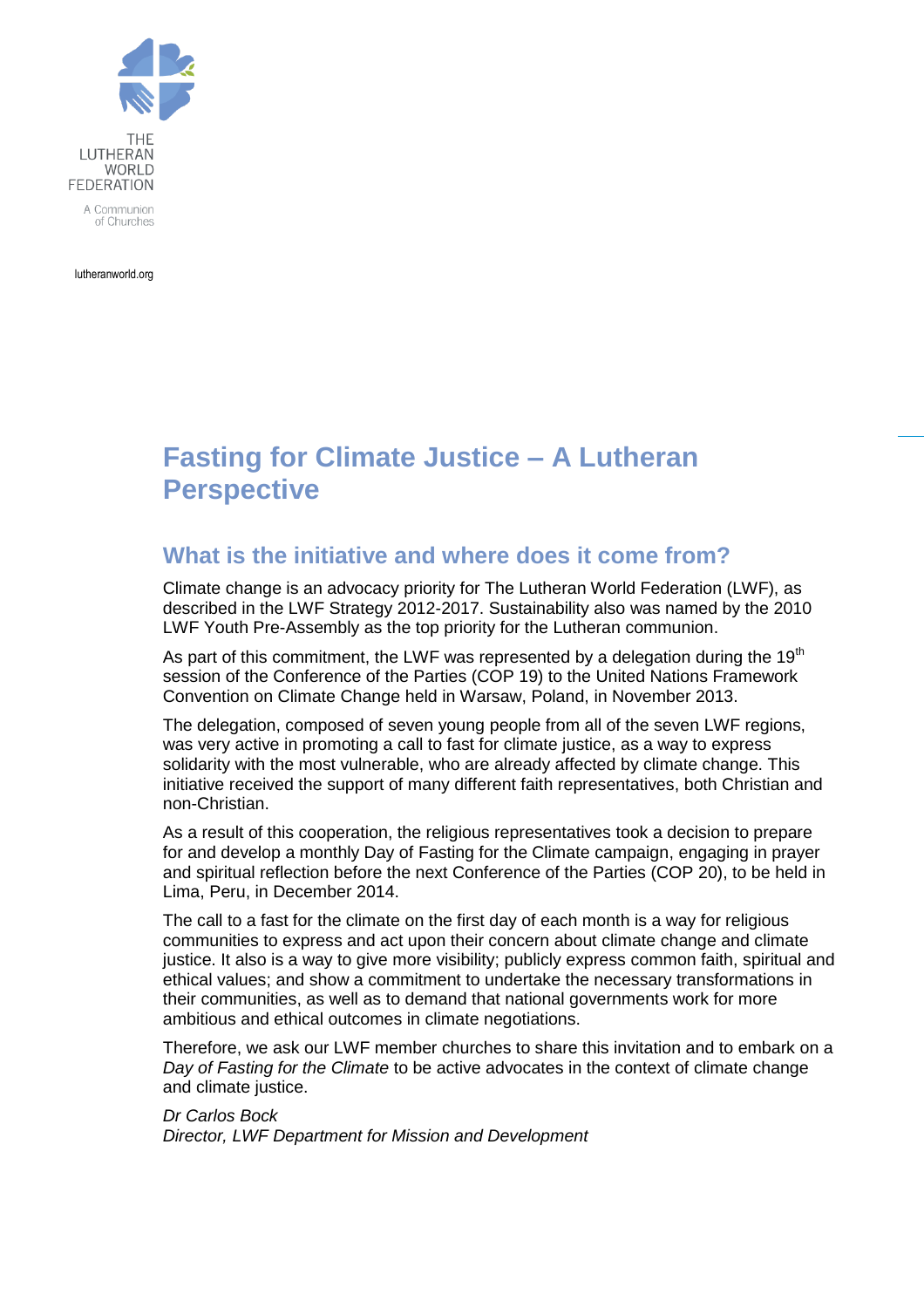## **What does our faith tradition say about fasting?**

Fasting is a long-standing spiritual practice that we find in many religious traditions. Most traditions know regular fasting, such as a longer fast once a year during the religious calendar (e.g. Ramadan in Islam, Lent in Christianity), and monthly or weekly fasting.

There also is special fasting in times of crisis, both individual as well as collective crises. David fasted when his and Bathseba's child was seriously ill (2 Samuel 12:16.21-23) and the people of Nineveh fasted as they heard Jonah's call to repent (Jonah 3:5). Even in the most desperate situations, the prophetic call goes out: "Yet even now, says the Lord, return to me with all your heart, with fasting, with weeping, and with mourning." (Joel 2:12).

Fasting is both an intensive bodily, i.e. physical, and spiritual experience. Fasting is embedded in and accompanied by prayer. The deep meaning of fasting is to turn our attention towards God, to let our hearts and minds be touched by God's presence, and thereby to let go of wrongdoings and return to God.

At the beginning of his ministry, Jesus fasted forty days and nights, experiencing temptations of power and might (Matthew 4:2). This shows how fasting helps to discern the Spirit and to trust in the ways that God sets out. The first Christians also practiced a joint fast with prayer as they sought to discern the way for their communities and their leaders (Acts 13:2f.; 14:23).

The Bible portrays fasting as an integral part of religious life. At the same time, it strongly criticizes false understandings of fasting: "Look, you serve your own interest on your fastday" (Isaiah 58:3).

Fasting has become perverted if it is used just as a spiritual cover, and social responsibility is neglected. The Bible calls us to see the deep connection between the relationship to God and the relationship to one's neighbors:

"Is not this the fast that I choose:

- to loose the bonds of injustice, to undo the thongs of the yoke,
- to let the oppressed go free, and to break every yoke?

Is it not to share your bread with the hungry,

and bring the homeless poor into your house;

when you see the naked, to cover them,

and not to hide yourself from your own kin?

Then your light shall break forth like the dawn,

and your healing shall spring up quickly;

your vindicator shall go before you,

the glory of the Lord shall be your rear guard.

Then you shall call, and the Lord will answer;

you shall cry for help, and he will say, Here I am." (Isaiah 58:6-9)

In the Sermon on the Mount, Jesus also warns against false motivations for and practices of fasting (Matthew 6:16). Those who just want to be seen fasting are called "hypocrites." In his explanation of this passage, Martin Luther underlines this problem and says that he has never seen any real fasting.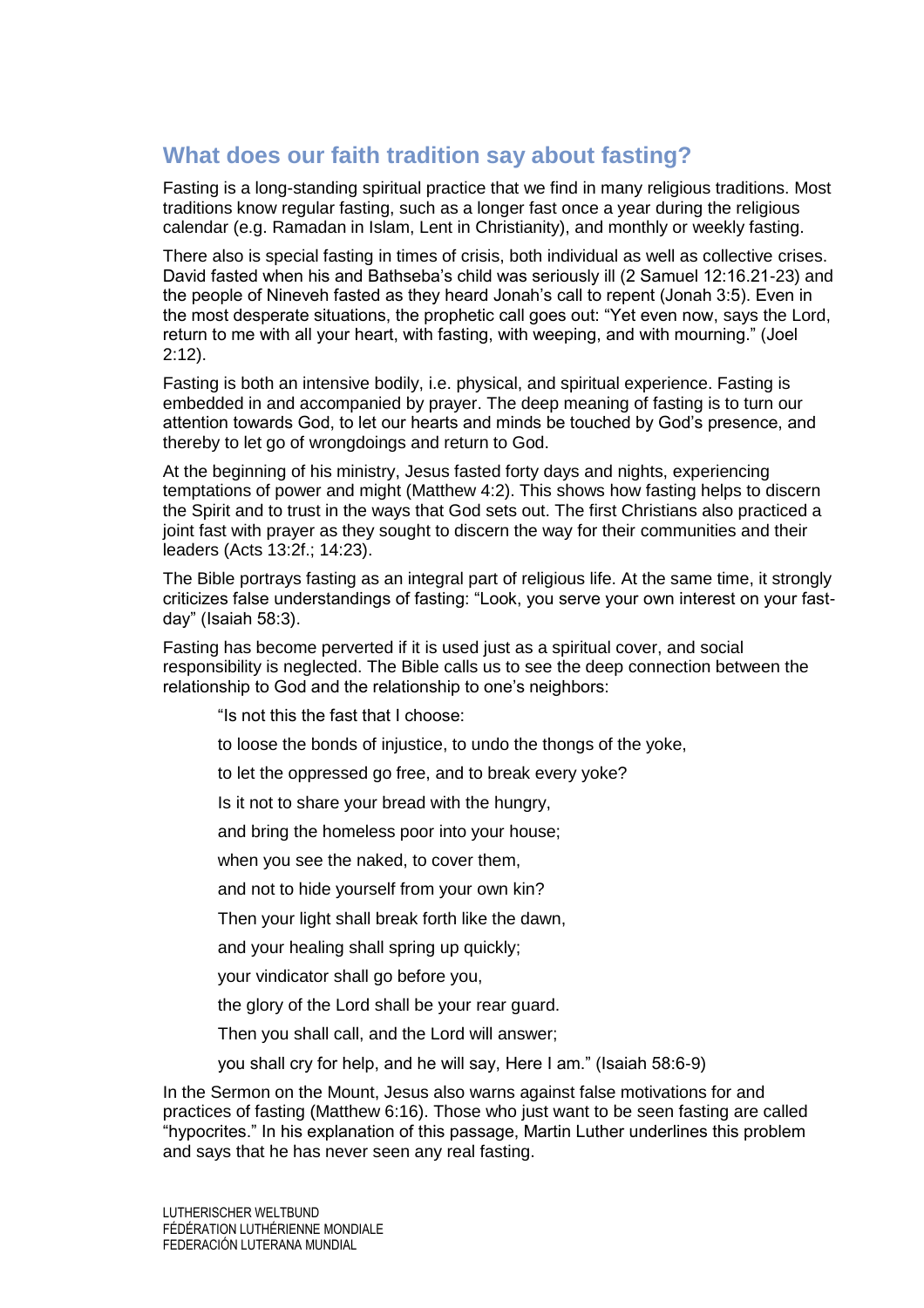Luther especially opposes any aspirations to gain justification before God through one's own fasting. Indeed, the Bible is very clear that God's mercy is not the result of but the basis for our fasting. We fast not in order to *gain* mercy, but *because of* God's mercy: "Return to the Lord, your God, for he is gracious and merciful" (Joel 2:13).

In his treatise on the Sermon on the Mount, Luther strongly questions the intentions behind much of the fasting that is taking place. But he does not abandon fasting; on the contrary, he proposes that there are still two kinds of fasting which are meaningful:

"There are two kinds of fasts that are good and commendable. One could be called a secular or civil fast; it is ordered by the government as any other governmental or ordinance or command is, and it is not required as a good work or as a divine service." (*Luther's Works,* vol. 21, p. 159)

The purpose of the civil fast is "to teach people to live a little more moderately," he adds "especially those who are young, sturdy and strong." The civil fast could be not eating or selling meat once or twice a week, or abstaining from a proper evening meal and consuming only a piece of bread and a beverage, "to keep everything from being used up with the kind of incessant guzzling and gobbling."

Luther commends such simple practices of fasting to raise awareness of greedy and thoughtless lifestyles so pervasive in society. It is interesting that Luther insists that this should not just be an individual practice, but a general societal practice:

"In addition to this fast there should also be a general spiritual fast for us Christians to observe. It would be a good arrangement to observe a general fast for a few days before Easter, before Pentecost, and before Christmas, to distribute the fasts over the year. But on no account dare it to be done for the purpose of making it an act of worship or a means of meriting something and reconciling God."

Rather, fasting should raise awareness of and draw attention to these significant times in the liturgical year: "For certain seasons have to be distinguished and set aside as fasts and festivals for the sake of the common herd, to preach and commemorate the principal events and deeds of Christ."

In his account of how fasting should look, Luther calls for a more rigorous fast, which implies not only not eating, but abstaining from any physical pleasure: "You see, what I call the real fasting of Christians means that you punish your whole body and compel it, as well as all five senses, to forsake and do without whatever makes life comfortable." (p. 161).

At the same time, Luther gives space for everyone to find the appropriate way and measure for oneself: "But I will not take it upon myself to prescribe this sort of fasting, nor will I impose it upon anyone else. Here everyone has to take a look at himself and judge his own feelings. We are not all alike, and so no one can set up a general rule." (p. 162).

Therefore, Luther again reminds us of the meaning of fasting and gives this as guiding principle: "For this fasting is directed only against the lust and the passions of the flesh, not against nature itself." Luther describes fasting as an experience that teaches and educates us to live a meaningful life, a life that is not carried away by false desires, but that is in accordance with human measures, sustained and guided by God's grace.

Summarizing these insights from the biblical tradition, we realize that fasting is a concrete practice that brings together the physical, spiritual and social dimensions of human life. The physical practice helps us to focus on God's gracious presence and